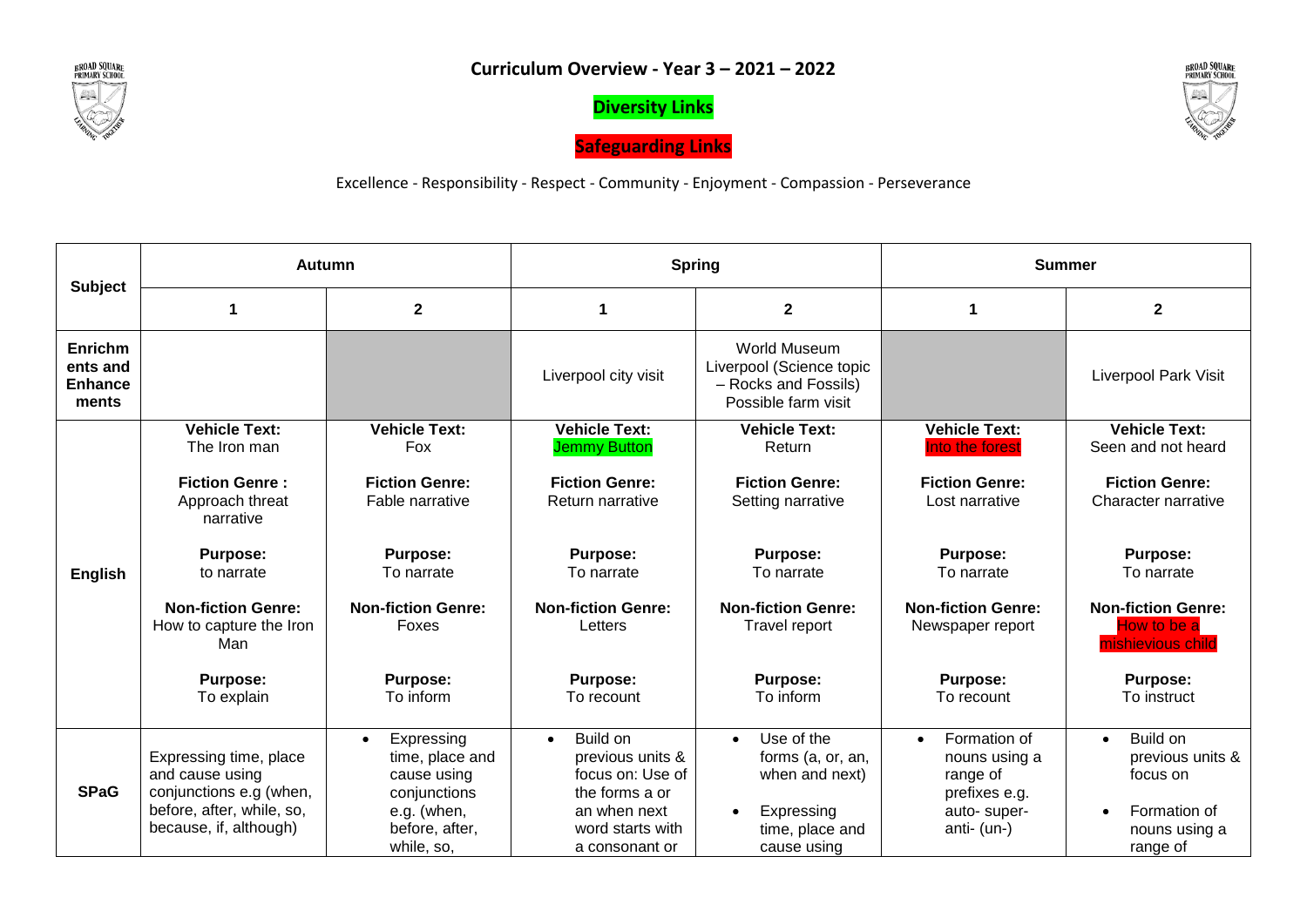|              |                                                                                                                                    | because, if,<br>although)<br>Use<br>prepositions<br>e.g. (before,<br>after, during, in,<br>because of)<br>Build on<br>previous units &<br>focus on:<br>Formation of<br>nouns using a<br>range of<br>prefixes e.g.<br>auto-super-<br>anti- (un- and<br>re-) | a vowel Word<br>families based<br>on common<br>words showing<br>how words are<br>related in form<br>and meaning<br>Build on<br>$\bullet$<br>previous units &<br>focus on:<br>Expressing<br>time, place and<br>cause using<br>prepositions<br>e.g. (before,<br>after, during, in,<br>because of | conjunctions<br>e.g. (when,<br>before, after,<br>while, so,<br>because, if,<br>although)<br>Expressing<br>$\bullet$<br>time, place and<br>cause using<br>adverbs e.g.<br>(then, next,<br>soon, therefore)<br>Expressing<br>$\bullet$<br>time, place and<br>cause using<br>prepositions<br>e.g. (before,<br>after, during, in,<br>because of)<br>Introduction to<br>$\bullet$<br>paragraphs as a<br>way to group<br>related material. | Use of the<br>$\bullet$<br>forms a or an<br>when next word<br>starts with a<br>consonant or a<br>vowel<br>Word families<br>based on<br>common words<br>showing how<br>words are<br>related in form<br>and meaning<br>Expressing<br>time, place and<br>cause using<br>adverbs e.g.<br>(then, next,<br>soon, therefore) | prefixes e.g.<br>auto-super-<br>anti- (mis, in-,<br>$dis-, un-)$<br>Use of the<br>forms a or an<br>when next word<br>starts with a<br>consonant or a<br>vowel<br>Word families<br>based on<br>common words<br>showing how<br>words are<br>related in form<br>and meaning<br>Expressing<br>time, place and<br>cause using<br>adverbs e.g.<br>(then, next,<br>soon, therefore)<br>Expressing<br>time, place and<br>cause using<br>prepositions<br>e.g. (before,<br>after, during, in,<br>because of) |
|--------------|------------------------------------------------------------------------------------------------------------------------------------|------------------------------------------------------------------------------------------------------------------------------------------------------------------------------------------------------------------------------------------------------------|------------------------------------------------------------------------------------------------------------------------------------------------------------------------------------------------------------------------------------------------------------------------------------------------|--------------------------------------------------------------------------------------------------------------------------------------------------------------------------------------------------------------------------------------------------------------------------------------------------------------------------------------------------------------------------------------------------------------------------------------|-----------------------------------------------------------------------------------------------------------------------------------------------------------------------------------------------------------------------------------------------------------------------------------------------------------------------|----------------------------------------------------------------------------------------------------------------------------------------------------------------------------------------------------------------------------------------------------------------------------------------------------------------------------------------------------------------------------------------------------------------------------------------------------------------------------------------------------|
|              | <b>Number: Addition and</b><br><b>Subtraction</b>                                                                                  | <b>Number: Multiplication</b><br>and Division                                                                                                                                                                                                              | <b>Number: Multiplication</b><br>and Division                                                                                                                                                                                                                                                  | <b>Measurement: Length</b><br>and Perimeter                                                                                                                                                                                                                                                                                                                                                                                          | <b>Number: Fractions</b><br>equivalent                                                                                                                                                                                                                                                                                | Geometry:<br><b>Properties of</b><br><b>Shape</b>                                                                                                                                                                                                                                                                                                                                                                                                                                                  |
| <b>Maths</b> | Add and<br>subtract 3 small<br>numbers<br>Add and<br>$\bullet$<br>subtract 1's<br>Add and<br>$\bullet$<br>subtract<br>bridging ten | Multiplication-<br>$\bullet$<br>equal groups<br>Multiplication<br>using the<br>symbol<br>Using arrays<br>2 times-table                                                                                                                                     | Comparing<br>statements<br>Related<br>$\bullet$<br>calculations<br>Multiply 2- digits<br>by $1 -$ digit $(1)$                                                                                                                                                                                  | measuring<br>$\bullet$<br>length<br>equivalent<br>lengths- m &cm<br>equivalent<br>lengths mm<br>&cm                                                                                                                                                                                                                                                                                                                                  | fractions<br>compare<br>fractions<br>order fractions<br>add fractions<br>subtract<br>fractions                                                                                                                                                                                                                        | Turns and<br>angles<br>Right angles in<br>shapes<br>Compare<br>angles                                                                                                                                                                                                                                                                                                                                                                                                                              |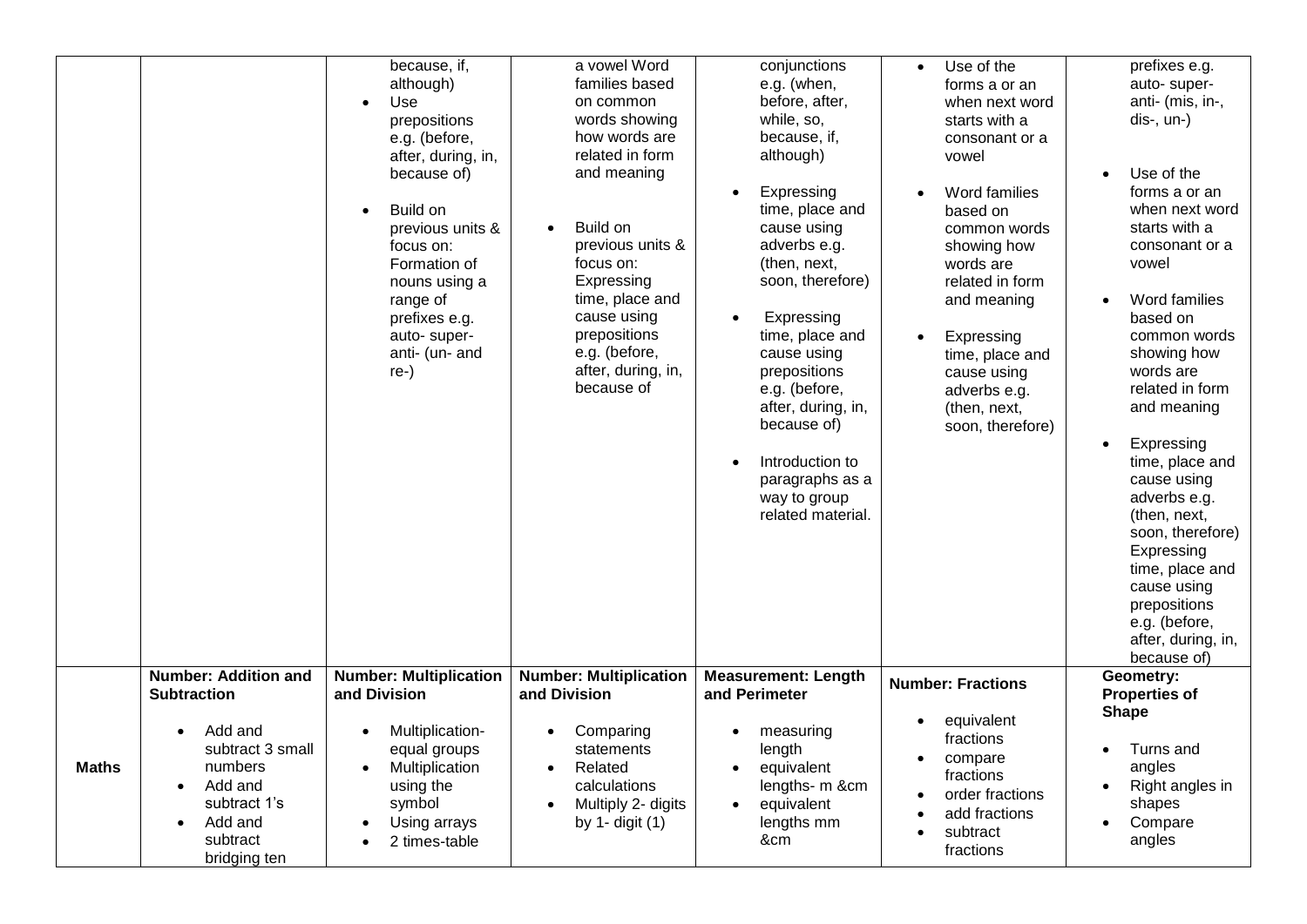| Add and<br>$\bullet$<br>subtracts 2 and<br>1 digit numbers<br>Add and<br>$\bullet$<br>subtract<br>multiples of 100<br>Add and<br>subtract 2 digit<br>ad 2 digit<br>numbers<br>Add and<br>subtract 3 digits<br>and 3 digit<br>numbers<br>Problem solving<br>questions linked<br>to above<br><b>Place Value</b><br>Represent<br>$\bullet$<br>numbers to 100<br>10's and $1$ 's<br>$\bullet$<br>using addition<br>Hundreds<br>$\bullet$<br>Numbers to<br>1000<br>100, 10's and 1's<br>Number line to<br>$100$ and | 5 times-table<br>$\bullet$<br>Make equal<br>$\bullet$<br>groups-sharing<br>Make equal<br>$\bullet$<br>groups-<br>grouping<br>Divide by 2<br>$\bullet$<br>Divide by 5<br>$\bullet$<br>Divide by 10<br>$\bullet$<br>Multiply by 3<br>$\bullet$<br>Divide by 3<br>$\bullet$<br>The 3 times<br>$\bullet$<br>tables<br>Multiply by 4<br>$\bullet$<br>Divide by 4<br>$\bullet$<br>The 4 times<br>$\bullet$<br>tables<br>Multiply by 8<br>$\bullet$<br>Divide by 8<br>$\bullet$<br>The 8 times<br>$\bullet$<br>tables | Multiply<br>$\bullet$<br>2 digits by 1<br>digit(2)<br>Divide 2-digits<br>$\bullet$<br>by 1 digit $(1)$<br>Divide 2 digits<br>by 1 digit $(2)$<br>Divide 2 digits<br>$\bullet$<br>by 1 digit $(3)$<br><b>Measurement: Money</b><br>Scaling<br>How many<br>ways?<br>Pounds and<br>$\bullet$<br>pence<br>Convert pounds<br>and pence<br>Add money<br>Subtract money<br>Give change<br><b>Statistics</b><br>Pictograms<br>Bar charts<br>tables | compare<br>$\bullet$<br>lengths<br>add lengths<br>subtract lengths<br>measure<br>$\bullet$<br>perimeter<br>calculate<br>$\bullet$<br>perimeter<br><b>Number: Fractions</b><br>unit and non-<br>unit fractions<br>making the<br>whole<br>tenths<br>count in tenths<br>tenths as<br>decimals<br>fractions on a<br>number line<br>fractions of a<br>$\bullet$<br>set of objects | <b>Measurement: Time</b><br>month and<br>years<br>hours in a day<br>$\bullet$<br>telling the time<br>$\bullet$<br>to 5 minutes<br>telling the time<br>to the minute<br>using a.m. and<br>p.m.<br>24-hour clock<br>Finding the<br>duration<br>Comparing<br>durations<br>Start and end<br>$\bullet$<br>times<br>Measuring time<br>in seconds | Draw accurately<br>$\bullet$<br>Horizontal and<br>vertical<br>Parallel and<br>$\bullet$<br>perpendicular<br>Recognise and<br>describe 2D<br>shapes<br>Recognise and<br>$\bullet$<br>describe 3-D<br>shapes<br>Make 3-D<br>shapes<br><b>Measurement: Mass</b><br>and Capacity<br>Measure mass<br>$\bullet$<br>Compare mass<br>Add and<br>$\bullet$<br>subtract mass<br>Measure<br>$\bullet$<br>capacity<br>Compare<br>$\bullet$<br>capacity<br>Add and<br>$\bullet$<br>subtract<br>capacity |
|----------------------------------------------------------------------------------------------------------------------------------------------------------------------------------------------------------------------------------------------------------------------------------------------------------------------------------------------------------------------------------------------------------------------------------------------------------------------------------------------------------------|----------------------------------------------------------------------------------------------------------------------------------------------------------------------------------------------------------------------------------------------------------------------------------------------------------------------------------------------------------------------------------------------------------------------------------------------------------------------------------------------------------------|--------------------------------------------------------------------------------------------------------------------------------------------------------------------------------------------------------------------------------------------------------------------------------------------------------------------------------------------------------------------------------------------------------------------------------------------|------------------------------------------------------------------------------------------------------------------------------------------------------------------------------------------------------------------------------------------------------------------------------------------------------------------------------------------------------------------------------|--------------------------------------------------------------------------------------------------------------------------------------------------------------------------------------------------------------------------------------------------------------------------------------------------------------------------------------------|--------------------------------------------------------------------------------------------------------------------------------------------------------------------------------------------------------------------------------------------------------------------------------------------------------------------------------------------------------------------------------------------------------------------------------------------------------------------------------------------|
|                                                                                                                                                                                                                                                                                                                                                                                                                                                                                                                |                                                                                                                                                                                                                                                                                                                                                                                                                                                                                                                |                                                                                                                                                                                                                                                                                                                                                                                                                                            |                                                                                                                                                                                                                                                                                                                                                                              |                                                                                                                                                                                                                                                                                                                                            |                                                                                                                                                                                                                                                                                                                                                                                                                                                                                            |
|                                                                                                                                                                                                                                                                                                                                                                                                                                                                                                                |                                                                                                                                                                                                                                                                                                                                                                                                                                                                                                                |                                                                                                                                                                                                                                                                                                                                                                                                                                            |                                                                                                                                                                                                                                                                                                                                                                              |                                                                                                                                                                                                                                                                                                                                            |                                                                                                                                                                                                                                                                                                                                                                                                                                                                                            |
|                                                                                                                                                                                                                                                                                                                                                                                                                                                                                                                |                                                                                                                                                                                                                                                                                                                                                                                                                                                                                                                |                                                                                                                                                                                                                                                                                                                                                                                                                                            |                                                                                                                                                                                                                                                                                                                                                                              |                                                                                                                                                                                                                                                                                                                                            |                                                                                                                                                                                                                                                                                                                                                                                                                                                                                            |
|                                                                                                                                                                                                                                                                                                                                                                                                                                                                                                                |                                                                                                                                                                                                                                                                                                                                                                                                                                                                                                                |                                                                                                                                                                                                                                                                                                                                                                                                                                            |                                                                                                                                                                                                                                                                                                                                                                              |                                                                                                                                                                                                                                                                                                                                            |                                                                                                                                                                                                                                                                                                                                                                                                                                                                                            |
|                                                                                                                                                                                                                                                                                                                                                                                                                                                                                                                |                                                                                                                                                                                                                                                                                                                                                                                                                                                                                                                |                                                                                                                                                                                                                                                                                                                                                                                                                                            |                                                                                                                                                                                                                                                                                                                                                                              |                                                                                                                                                                                                                                                                                                                                            |                                                                                                                                                                                                                                                                                                                                                                                                                                                                                            |
| number line to<br>1000<br>Find 1, 10, 100<br>$\bullet$<br>more or less<br>Compare<br>$\bullet$<br>objects<br>Compare<br>$\bullet$<br>numbers<br>Ordering<br>$\bullet$<br>numbers<br>Count in 50s                                                                                                                                                                                                                                                                                                               |                                                                                                                                                                                                                                                                                                                                                                                                                                                                                                                |                                                                                                                                                                                                                                                                                                                                                                                                                                            |                                                                                                                                                                                                                                                                                                                                                                              |                                                                                                                                                                                                                                                                                                                                            |                                                                                                                                                                                                                                                                                                                                                                                                                                                                                            |
| Estimate<br>answers to                                                                                                                                                                                                                                                                                                                                                                                                                                                                                         |                                                                                                                                                                                                                                                                                                                                                                                                                                                                                                                |                                                                                                                                                                                                                                                                                                                                                                                                                                            |                                                                                                                                                                                                                                                                                                                                                                              |                                                                                                                                                                                                                                                                                                                                            |                                                                                                                                                                                                                                                                                                                                                                                                                                                                                            |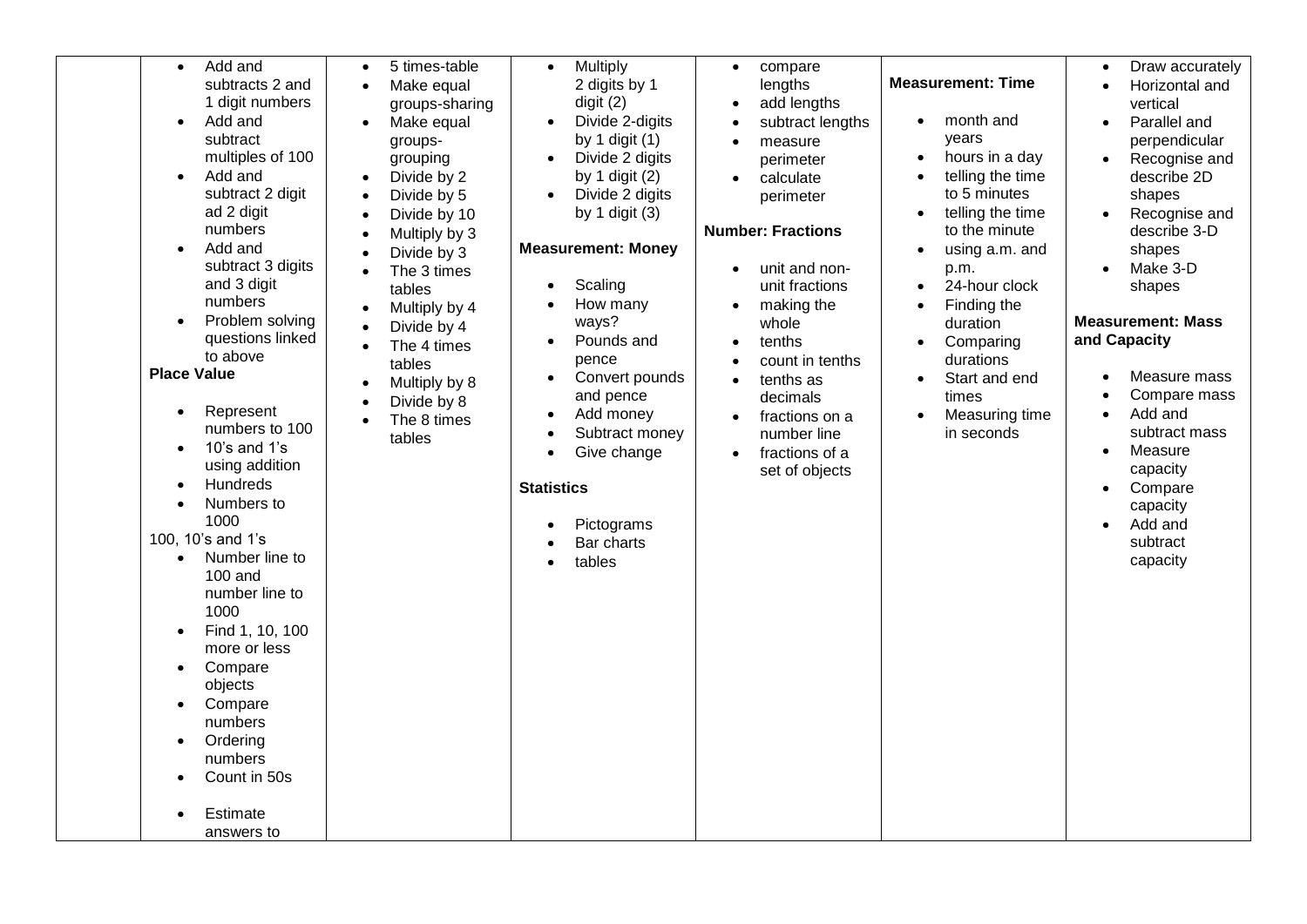|                | calculations                                                                                                                                                                                                                                                                                                                                                                                 |                                                                                                                                                                                                                                                                                                                                                              |                                                                                                                                                                                                                                                                                                                                                                                                                                                                                                                                                                 |                                                                                                                                                                                                                                                                                                                                                              |                                                                                                                                                                                                                                                                                                                                                                                                                                                                                                                |                                                                                                                                                                                                                                                                                                                                                                                                                                                                                                                                                                                    |
|----------------|----------------------------------------------------------------------------------------------------------------------------------------------------------------------------------------------------------------------------------------------------------------------------------------------------------------------------------------------------------------------------------------------|--------------------------------------------------------------------------------------------------------------------------------------------------------------------------------------------------------------------------------------------------------------------------------------------------------------------------------------------------------------|-----------------------------------------------------------------------------------------------------------------------------------------------------------------------------------------------------------------------------------------------------------------------------------------------------------------------------------------------------------------------------------------------------------------------------------------------------------------------------------------------------------------------------------------------------------------|--------------------------------------------------------------------------------------------------------------------------------------------------------------------------------------------------------------------------------------------------------------------------------------------------------------------------------------------------------------|----------------------------------------------------------------------------------------------------------------------------------------------------------------------------------------------------------------------------------------------------------------------------------------------------------------------------------------------------------------------------------------------------------------------------------------------------------------------------------------------------------------|------------------------------------------------------------------------------------------------------------------------------------------------------------------------------------------------------------------------------------------------------------------------------------------------------------------------------------------------------------------------------------------------------------------------------------------------------------------------------------------------------------------------------------------------------------------------------------|
|                |                                                                                                                                                                                                                                                                                                                                                                                              |                                                                                                                                                                                                                                                                                                                                                              |                                                                                                                                                                                                                                                                                                                                                                                                                                                                                                                                                                 |                                                                                                                                                                                                                                                                                                                                                              |                                                                                                                                                                                                                                                                                                                                                                                                                                                                                                                |                                                                                                                                                                                                                                                                                                                                                                                                                                                                                                                                                                                    |
| <b>Science</b> | <b>Materials Matter</b><br>Identify and<br>compare the<br>suitability of a variety<br>of everyday<br>materials, including<br>wood, metal, plastic,<br>glass, brick, rock,<br>paper and cardboard<br>for particular uses<br>find out how the<br>$\bullet$<br>shapes of solid<br>objects made from<br>some materials can<br>be changed by<br>squashing, bending,<br>twisting and<br>stretching | Keeping<br><b>Healthy</b><br>identify that animals,<br>including humans,<br>need the right types<br>and amount of<br>nutrition, and that<br>they cannot make<br>their own food; they<br>get nutrition from<br>what they eat<br>identify that humans<br>and some other<br>animals have<br>skeletons and<br>muscles for support,<br>protection and<br>movement | <b>Forces and</b><br>magnets<br>compare how things<br>move on different<br>surfaces<br>notice that some<br>forces need contact<br>between 2 objects,<br>but magnetic forces<br>can act at a distance<br>observe how<br>magnets attract or<br>repel each other and<br>attract some<br>materials and not<br>others<br>compare and group<br>together a variety of<br>everyday materials<br>on the basis of<br>whether they are<br>attracted to a<br>magnet, and identify<br>some magnetic<br>materials<br>describe magnets as<br>having 2 poles<br>Predict whether | <b>Rocks and fossils</b><br>compare and group<br>together different<br>kinds of rocks on the<br>basis of their<br>appearance and<br>simple physical<br>properties<br>describe in simple<br>terms how fossils<br>are formed when<br>things that have<br>lived are trapped<br>within rock<br>recognise that soils<br>are made from rocks<br>and organic matter | <b>Light and Shadows</b><br>recognise that they<br>$\bullet$<br>need light in order to<br>see things and that<br>dark is the absence<br>of light<br>notice that light is<br>reflected from<br>surfaces<br>recognise that light<br>from the sun can be<br>dangerous and that<br>there are ways to<br>protect their eyes<br>recognise that<br>shadows are formed<br>when the light from a<br>light source is<br>blocked by an<br>opaque object<br>find patterns in the<br>way that the size of<br>shadows change | <b>Roots and Shoots</b><br>identify and describe<br>the functions of<br>different parts of<br>flowering plants:<br>roots, stem/trunk,<br>leaves and flowers<br>explore the<br>requirements of<br>plants for life and<br>growth (air, light,<br>water, nutrients from<br>soil, and room to<br>grow) and how they<br>vary from plant to<br>plant<br>investigate the way<br>in which water is<br>transported within<br>plants<br>explore the part that<br>flowers play in the<br>life cycle of flowering<br>plants, including<br>pollination, seed<br>formation and seed<br>dispersal |
|                |                                                                                                                                                                                                                                                                                                                                                                                              |                                                                                                                                                                                                                                                                                                                                                              | 2 magnets will<br>attract or repel<br>each other,<br>depending on<br>which poles are<br>facing.                                                                                                                                                                                                                                                                                                                                                                                                                                                                 |                                                                                                                                                                                                                                                                                                                                                              |                                                                                                                                                                                                                                                                                                                                                                                                                                                                                                                |                                                                                                                                                                                                                                                                                                                                                                                                                                                                                                                                                                                    |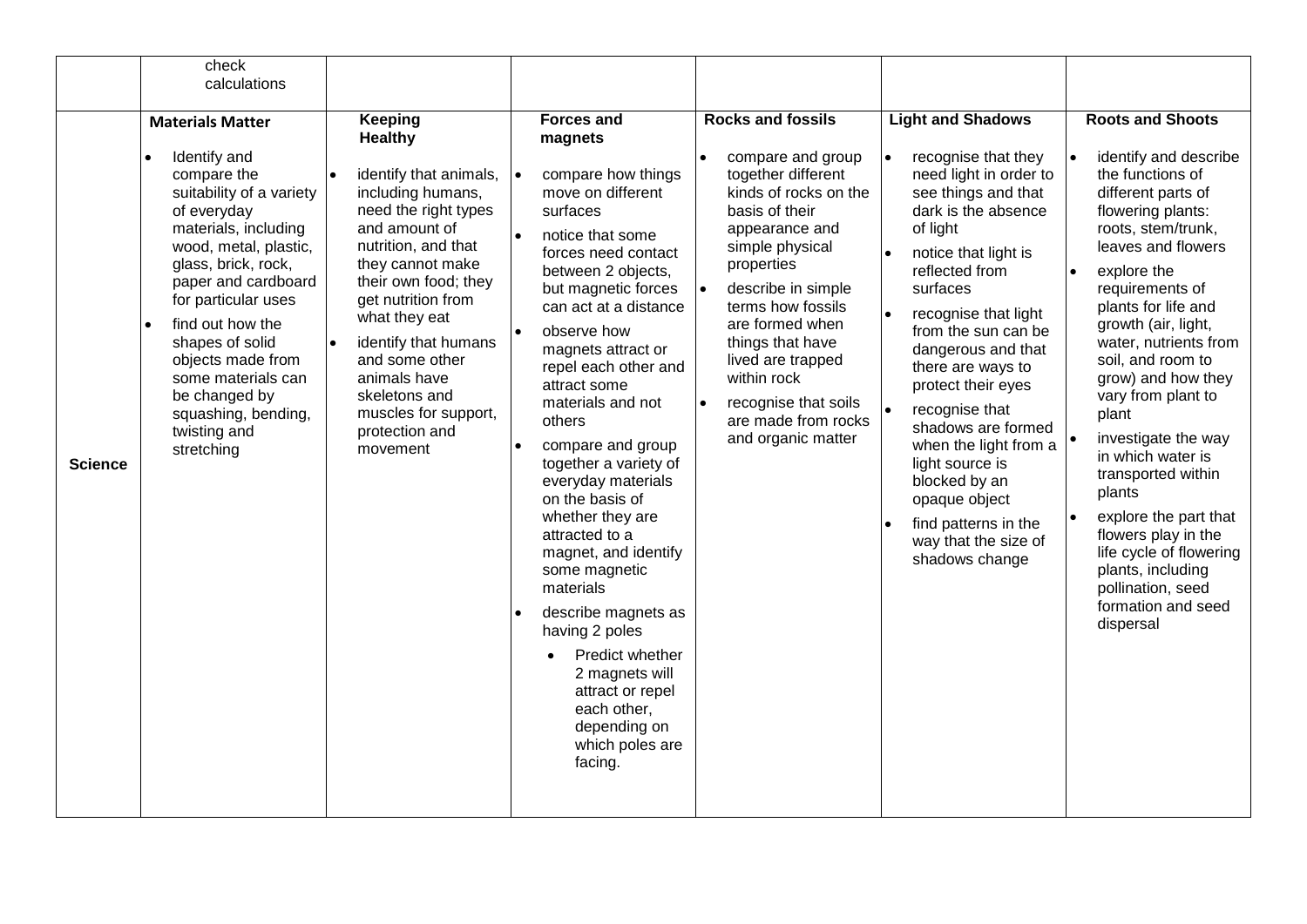| Computi<br>ng  | <b>Online safety: Year 3</b><br>Learning about online<br>safety: 'fake news',<br>privacy settings, ways<br>to deal with upsetting<br>online content,<br>protecting our personal<br>information on social<br>media<br>Computing systems and<br>networks 1:<br>Networks and the<br>internet<br>Introduction to the<br>concept of networks,<br>learning how devices<br>communicate.<br>Identifying components,<br>learning how<br>information is shared<br>and exploring examples<br>of real-world networks.<br>Options for both Google<br>and Microsoft schools. | Programming: Scratch<br>Building on the use of<br>the 'ScratchJr'<br>application in Year 2,<br>progress to using the<br>more advanced<br>computer-based<br>application called<br>'Scratch', learning to<br>use repetition or 'loops'<br>and building upon skills<br>to program; an<br>animation, a story and a<br>game | Computing systems and<br>networks 2: Emailing<br>Learning how to send<br>emails with attachments<br>and how to be a<br>responsible digital<br>citizen by thinking about<br>the contents of what is<br>sent. Options for both<br>Google and Microsoft<br>schools. | Computing systems and<br>networks 3: Journey<br>inside a computer<br>Assuming the role of<br>computer parts and<br>creating paper versions<br>of computers helps to<br>consolidate an<br>understanding of how a<br>computer works, as well<br>as identifying similarities<br>and differences<br>between various models | Creating media: Video<br>trailers (Previously<br>called 'Digital literacy')<br>Developing filming and<br>editing video skills<br>through the<br>storyboarding and<br>creation of book trailers. | Data handling:<br>Comparison cards<br>databases<br>Using the theme of a<br>'Comparison cards<br>game' (based on the<br>popular game, Top<br>Trumps), to understand<br>what a database is by<br>learning the meanings<br>of records, fields and<br>data. Further<br>exploration will lead to<br>the development of the<br>ideas of sorting and<br>filtering. Options for<br>Google and Microsoft<br>schools. |
|----------------|----------------------------------------------------------------------------------------------------------------------------------------------------------------------------------------------------------------------------------------------------------------------------------------------------------------------------------------------------------------------------------------------------------------------------------------------------------------------------------------------------------------------------------------------------------------|------------------------------------------------------------------------------------------------------------------------------------------------------------------------------------------------------------------------------------------------------------------------------------------------------------------------|------------------------------------------------------------------------------------------------------------------------------------------------------------------------------------------------------------------------------------------------------------------|------------------------------------------------------------------------------------------------------------------------------------------------------------------------------------------------------------------------------------------------------------------------------------------------------------------------|-------------------------------------------------------------------------------------------------------------------------------------------------------------------------------------------------|-------------------------------------------------------------------------------------------------------------------------------------------------------------------------------------------------------------------------------------------------------------------------------------------------------------------------------------------------------------------------------------------------------------|
| <b>History</b> | <b>Ancient Egypt</b>                                                                                                                                                                                                                                                                                                                                                                                                                                                                                                                                           | <b>Cradles of civilisation</b>                                                                                                                                                                                                                                                                                         | <b>Indus Valley Civilisation</b>                                                                                                                                                                                                                                 | <b>Persia and Greece</b>                                                                                                                                                                                                                                                                                               | <b>Ancient Greece</b>                                                                                                                                                                           | <b>Alexander the Great</b>                                                                                                                                                                                                                                                                                                                                                                                  |
|                | Location, origin in                                                                                                                                                                                                                                                                                                                                                                                                                                                                                                                                            | The land between two                                                                                                                                                                                                                                                                                                   | What kind of                                                                                                                                                                                                                                                     | <b>Start with ancient</b>                                                                                                                                                                                                                                                                                              | Art, culture & learning                                                                                                                                                                         | Where did Alexander                                                                                                                                                                                                                                                                                                                                                                                         |
|                | settlements around the                                                                                                                                                                                                                                                                                                                                                                                                                                                                                                                                         | rivers: Ancient                                                                                                                                                                                                                                                                                                        | settlement was this? a                                                                                                                                                                                                                                           | Persia and its empire to                                                                                                                                                                                                                                                                                               | in Ancient Greece                                                                                                                                                                               | come from? Backstory                                                                                                                                                                                                                                                                                                                                                                                        |
|                | Nile, living by the Nile,                                                                                                                                                                                                                                                                                                                                                                                                                                                                                                                                      | Mesopotamia - the                                                                                                                                                                                                                                                                                                      | system of monsoon-fed                                                                                                                                                                                                                                            | set geographical &                                                                                                                                                                                                                                                                                                     | Greek architecture, inc.                                                                                                                                                                        | of Philip of Macedon                                                                                                                                                                                                                                                                                                                                                                                        |
|                | the role of the Nile in                                                                                                                                                                                                                                                                                                                                                                                                                                                                                                                                        | unique 'cradle'                                                                                                                                                                                                                                                                                                        | rivers; advanced urban                                                                                                                                                                                                                                           | political context.                                                                                                                                                                                                                                                                                                     | Parthenon                                                                                                                                                                                       | and the Macedonian                                                                                                                                                                                                                                                                                                                                                                                          |
|                | developing belief                                                                                                                                                                                                                                                                                                                                                                                                                                                                                                                                              | (development of                                                                                                                                                                                                                                                                                                        | planning in cities; long-                                                                                                                                                                                                                                        | <b>Ancient Greek city</b>                                                                                                                                                                                                                                                                                              | Why did the Greeks tell                                                                                                                                                                         | empire. Alexander the                                                                                                                                                                                                                                                                                                                                                                                       |
|                | systems as well as                                                                                                                                                                                                                                                                                                                                                                                                                                                                                                                                             | writing to record trade).                                                                                                                                                                                                                                                                                              | distance trade material                                                                                                                                                                                                                                          | states, inc. Sparta and                                                                                                                                                                                                                                                                                                | so many stories? Greek                                                                                                                                                                          | Great: childhood,                                                                                                                                                                                                                                                                                                                                                                                           |
|                | agriculture.                                                                                                                                                                                                                                                                                                                                                                                                                                                                                                                                                   | Then, geographical                                                                                                                                                                                                                                                                                                     | and spiritual culture:                                                                                                                                                                                                                                           | Athens.                                                                                                                                                                                                                                                                                                                | religion in Greek stories                                                                                                                                                                       | education (link Aristotle                                                                                                                                                                                                                                                                                                                                                                                   |
|                | How the power                                                                                                                                                                                                                                                                                                                                                                                                                                                                                                                                                  | overview of ancient                                                                                                                                                                                                                                                                                                    | Sarasvati culture,                                                                                                                                                                                                                                               | Why/how did they                                                                                                                                                                                                                                                                                                       | (use stories to revisit                                                                                                                                                                         | in Y3), early battles,                                                                                                                                                                                                                                                                                                                                                                                      |
|                | structures (pharaohs,                                                                                                                                                                                                                                                                                                                                                                                                                                                                                                                                          | civilisations of the                                                                                                                                                                                                                                                                                                   | including the Rig Veda,                                                                                                                                                                                                                                          | form? Greco-Persian                                                                                                                                                                                                                                                                                                    | content from Greek                                                                                                                                                                              | conquest of Persia,                                                                                                                                                                                                                                                                                                                                                                                         |
|                | the double crown) were                                                                                                                                                                                                                                                                                                                                                                                                                                                                                                                                         | world, inc. Big map                                                                                                                                                                                                                                                                                                    | ancient writings &                                                                                                                                                                                                                                               | wars, inc. battle of                                                                                                                                                                                                                                                                                                   | politics, culture and                                                                                                                                                                           | death. Alexander the                                                                                                                                                                                                                                                                                                                                                                                        |
|                | linked to the geography                                                                                                                                                                                                                                                                                                                                                                                                                                                                                                                                        | seeing where they all                                                                                                                                                                                                                                                                                                  | scriptures (links with                                                                                                                                                                                                                                           | <b>Marathon Athenian</b>                                                                                                                                                                                                                                                                                               | religion in Summer 1)                                                                                                                                                                           | 'Great'? Library of                                                                                                                                                                                                                                                                                                                                                                                         |
|                | of Egypt; how they                                                                                                                                                                                                                                                                                                                                                                                                                                                                                                                                             | were & geographical                                                                                                                                                                                                                                                                                                    | <b>Autumn 2 Religion &amp;</b>                                                                                                                                                                                                                                   | democracy and empire,                                                                                                                                                                                                                                                                                                  | Greek literature, inc.                                                                                                                                                                          | Alexandria (laying the                                                                                                                                                                                                                                                                                                                                                                                      |
|                | were sustained through                                                                                                                                                                                                                                                                                                                                                                                                                                                                                                                                         | similarities. Then major                                                                                                                                                                                                                                                                                               | Worldviews) evidential                                                                                                                                                                                                                                           | Peloponnese War                                                                                                                                                                                                                                                                                                        | epic poetry - inc.                                                                                                                                                                              | ground for Y4 Rome                                                                                                                                                                                                                                                                                                                                                                                          |
|                | art, writing, belief                                                                                                                                                                                                                                                                                                                                                                                                                                                                                                                                           | on ancient Sumer in                                                                                                                                                                                                                                                                                                    | basis - how do we                                                                                                                                                                                                                                                | Greek religion - gods                                                                                                                                                                                                                                                                                                  | Homer. Tragedy in                                                                                                                                                                               | and Y5 Baghdad)                                                                                                                                                                                                                                                                                                                                                                                             |
|                | systems. Ancient                                                                                                                                                                                                                                                                                                                                                                                                                                                                                                                                               | Mesopotamia via rivers                                                                                                                                                                                                                                                                                                 | know? archaeological                                                                                                                                                                                                                                             | and goddesses                                                                                                                                                                                                                                                                                                          | <b>Greek theatre Ancient</b>                                                                                                                                                                    | Meanwhile in Egypt                                                                                                                                                                                                                                                                                                                                                                                          |
|                | Egyptian religion,                                                                                                                                                                                                                                                                                                                                                                                                                                                                                                                                             | & settlements                                                                                                                                                                                                                                                                                                          | finds                                                                                                                                                                                                                                                            | <b>Disciplinary focus:</b>                                                                                                                                                                                                                                                                                             | <b>Greek language</b>                                                                                                                                                                           | Egypt under the                                                                                                                                                                                                                                                                                                                                                                                             |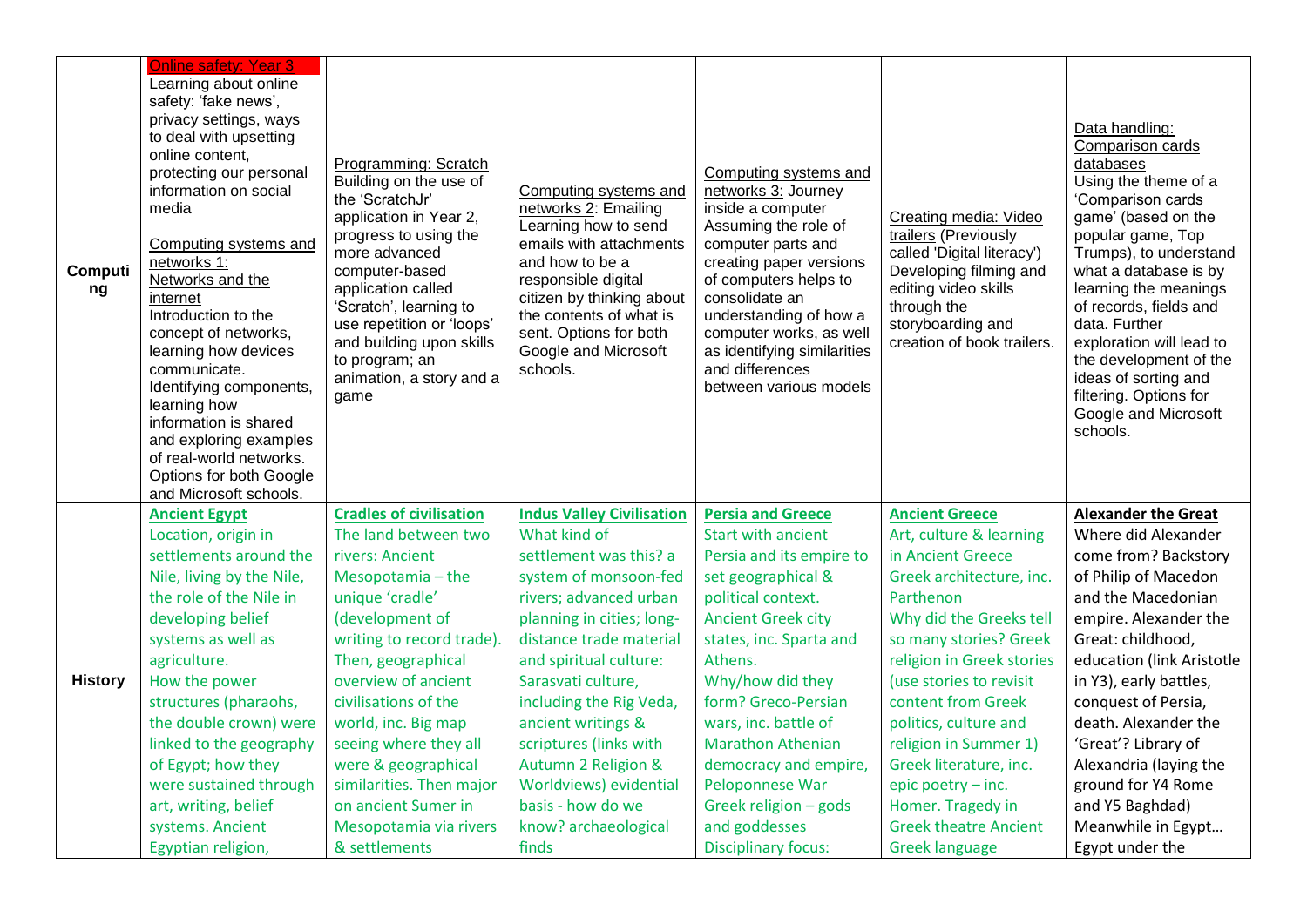|         | government, art, great<br>monuments, beliefs<br>about death, farming.<br>How Egypt changed<br>through time -<br>kingdoms, art,<br>pyramids, beliefs and<br>writing Disciplinary<br>focus:<br>change/continuity<br>How much did Ancient<br>Egypt change over<br>time? | (reinforce geog<br>knowledge so far) and<br>via art of ancient<br>civilisations (lays<br>foundations for Judaism<br>(Y3 Religion &<br><b>Worldviews Spring 2,</b><br>Summer 1) Indus valley<br>to Hinduism - see right).<br><b>Disciplinary focus:</b><br>similarity and<br>difference How similar<br>and how different were<br>Ancient Egypt and<br><b>Ancient Sumer?</b> | Why did settlements<br>spread over such a<br>large area?<br><b>Disciplinary focus:</b><br>evidential thinking How<br>do we know about the<br><b>Indus Valley</b><br>civilisation? | similarity and<br>difference What did<br>Greek city-states have<br>in common? | Philosophy and enquiry<br>in Ancient Greece, inc.<br>Aristotle - depth on<br>Aristotle.<br><b>Disciplinary focus:</b><br>evidential thinking<br>What can sources from<br><b>Ancient Greece tell us?</b> | Ptolemy family. Greece<br>and Egypt - where do<br>our stories converge?<br>Why did the Egyptian<br>empire last so long?<br>Why did it fizzle out this<br>time? What have we<br>learned about why<br>empires rise and fall?<br>Disciplinary focus:<br>causation |
|---------|----------------------------------------------------------------------------------------------------------------------------------------------------------------------------------------------------------------------------------------------------------------------|----------------------------------------------------------------------------------------------------------------------------------------------------------------------------------------------------------------------------------------------------------------------------------------------------------------------------------------------------------------------------|-----------------------------------------------------------------------------------------------------------------------------------------------------------------------------------|-------------------------------------------------------------------------------|---------------------------------------------------------------------------------------------------------------------------------------------------------------------------------------------------------|----------------------------------------------------------------------------------------------------------------------------------------------------------------------------------------------------------------------------------------------------------------|
|         | <b>Rivers 1 Depth focus:</b>                                                                                                                                                                                                                                         | <b>Mountains</b>                                                                                                                                                                                                                                                                                                                                                           | <b>Settlements &amp; cities</b>                                                                                                                                                   | <b>Agriculture</b>                                                            |                                                                                                                                                                                                         | <b>Climate and biomes</b>                                                                                                                                                                                                                                      |
|         | The River Indus - its                                                                                                                                                                                                                                                | Highest mountain in                                                                                                                                                                                                                                                                                                                                                        | Settlement types,                                                                                                                                                                 | Arable farming, pastoral                                                      | <b>Volcanoes</b>                                                                                                                                                                                        | (situated, through its                                                                                                                                                                                                                                         |
|         | source, course, beauty,                                                                                                                                                                                                                                              | each of the four nations                                                                                                                                                                                                                                                                                                                                                   | hamlet, village, town,                                                                                                                                                            | farming, mixed farming,                                                       | Structure and                                                                                                                                                                                           | examples, in Europe, so                                                                                                                                                                                                                                        |
|         | uses (ancient &                                                                                                                                                                                                                                                      | of the UK. Mountain                                                                                                                                                                                                                                                                                                                                                        | city etc.; land use,                                                                                                                                                              | how farming changes                                                           | composition of the                                                                                                                                                                                      | that European theme is                                                                                                                                                                                                                                         |
|         | modern) and some of                                                                                                                                                                                                                                                  | ranges and                                                                                                                                                                                                                                                                                                                                                                 | settlements by rivers.                                                                                                                                                            | the landscape. How the                                                        | earth How and why                                                                                                                                                                                       | launched                                                                                                                                                                                                                                                       |
|         | its environmental                                                                                                                                                                                                                                                    | mountainous regions:                                                                                                                                                                                                                                                                                                                                                       | Major cities in the $UK -$                                                                                                                                                        | food we eat affects                                                           | volcanoes erupt Types                                                                                                                                                                                   | simultaneously)                                                                                                                                                                                                                                                |
|         | challenges. How rivers                                                                                                                                                                                                                                               | Brecon Beacons,                                                                                                                                                                                                                                                                                                                                                            | locational overview                                                                                                                                                               | farming (seasonal food,                                                       | of volcanoes Formation                                                                                                                                                                                  | <b>Continent of Europe</b>                                                                                                                                                                                                                                     |
|         | get their water - the                                                                                                                                                                                                                                                | Highlands, Lake district,                                                                                                                                                                                                                                                                                                                                                  | (recap rivers - how are                                                                                                                                                           | local food, pesticides,                                                       | of volcanoes Active,                                                                                                                                                                                    | Climate zones - first                                                                                                                                                                                                                                          |
|         | source, springs, the                                                                                                                                                                                                                                                 | Snowdonia, Pennines,                                                                                                                                                                                                                                                                                                                                                       | the cities linked to the                                                                                                                                                          | organic food,                                                                 | dormant and extinct                                                                                                                                                                                     | mention of Equator,                                                                                                                                                                                                                                            |
|         | water cycle (and so                                                                                                                                                                                                                                                  | Yorkshire Dales. Why                                                                                                                                                                                                                                                                                                                                                       | rivers?) How is London                                                                                                                                                            | vegetarian and plant-                                                         | volcanoes Link to                                                                                                                                                                                       | Arctic, Antarctic and the                                                                                                                                                                                                                                      |
| Geograp | prepares for                                                                                                                                                                                                                                                         | do people live on                                                                                                                                                                                                                                                                                                                                                          | shaped by the River                                                                                                                                                               | based diets that do not                                                       | settlements with                                                                                                                                                                                        | North/South poles.                                                                                                                                                                                                                                             |
| hy      | relationship between                                                                                                                                                                                                                                                 | mountains? Depth                                                                                                                                                                                                                                                                                                                                                           | Thames? Two cities:                                                                                                                                                               | use animals; link to fish                                                     | section on why people                                                                                                                                                                                   | Climate and                                                                                                                                                                                                                                                    |
|         | mountains and weather                                                                                                                                                                                                                                                | focus: Andes Depth                                                                                                                                                                                                                                                                                                                                                         | Cardiff and London, inc.                                                                                                                                                          | farming, builds on fish                                                       | still live near volcanoes                                                                                                                                                                               | relationship with                                                                                                                                                                                                                                              |
|         | in Autumn 2).                                                                                                                                                                                                                                                        | focus: Snowdonia (in                                                                                                                                                                                                                                                                                                                                                       | economy & transport.                                                                                                                                                              | farming in Indus River                                                        | Deepen Mediterranean                                                                                                                                                                                    | oceans. Climate and                                                                                                                                                                                                                                            |
|         | Tributaries. How do                                                                                                                                                                                                                                                  | preparation for                                                                                                                                                                                                                                                                                                                                                            | How do people move                                                                                                                                                                | Y3 Autumn 1). Sheep                                                           | theme via Mount Etna                                                                                                                                                                                    | biomes within climates                                                                                                                                                                                                                                         |
|         | rivers shape the land?                                                                                                                                                                                                                                               | Walessee Cardiff in                                                                                                                                                                                                                                                                                                                                                        | about in Cardiff? How                                                                                                                                                             | farming in Wales -                                                            | and human settlements                                                                                                                                                                                   | Depth focus 1)                                                                                                                                                                                                                                                 |
|         | The river's load.                                                                                                                                                                                                                                                    | Spring 1) Sustained                                                                                                                                                                                                                                                                                                                                                        | do people move about                                                                                                                                                              | Snowdonia. Locational                                                         | around it. Why people                                                                                                                                                                                   | Mediterranean climate                                                                                                                                                                                                                                          |
|         | Flooding. Depth focus:                                                                                                                                                                                                                                               | geographical theme:                                                                                                                                                                                                                                                                                                                                                        | in London? (e.g. tube                                                                                                                                                             | knowledge revisited:                                                          | visit volcanoes (work,                                                                                                                                                                                  | Depth focus 2)                                                                                                                                                                                                                                                 |
|         | River Severn: builds                                                                                                                                                                                                                                                 | Relationship between                                                                                                                                                                                                                                                                                                                                                       | map). Patterns of                                                                                                                                                                 | Wales, Snowdonia,                                                             | tourism, farming,                                                                                                                                                                                       | Temperate climate,                                                                                                                                                                                                                                             |
|         | sense of place (and so                                                                                                                                                                                                                                               | mountains and weather                                                                                                                                                                                                                                                                                                                                                      | settlement in Cardiff                                                                                                                                                             | Gloucestershire (revisit                                                      | science) How do                                                                                                                                                                                         | using examples of Rhine                                                                                                                                                                                                                                        |
|         | prepares for later work                                                                                                                                                                                                                                              | Relationship between                                                                                                                                                                                                                                                                                                                                                       | and London. Map Skills                                                                                                                                                            | mountains, revisit River                                                      | volcanoes affect a                                                                                                                                                                                      | & UK ready for ongoing                                                                                                                                                                                                                                         |
|         | on agriculture & Wales)                                                                                                                                                                                                                                              | mountains and people                                                                                                                                                                                                                                                                                                                                                       | 2: using a grid to find                                                                                                                                                           | Severn). New locational                                                       | place?                                                                                                                                                                                                  | regional comparison -                                                                                                                                                                                                                                          |
|         | Wildlife in the River                                                                                                                                                                                                                                                | How do mountains                                                                                                                                                                                                                                                                                                                                                           | and compare locations.                                                                                                                                                            | knowledge: Sussex                                                             |                                                                                                                                                                                                         | Britain, Europe, South                                                                                                                                                                                                                                         |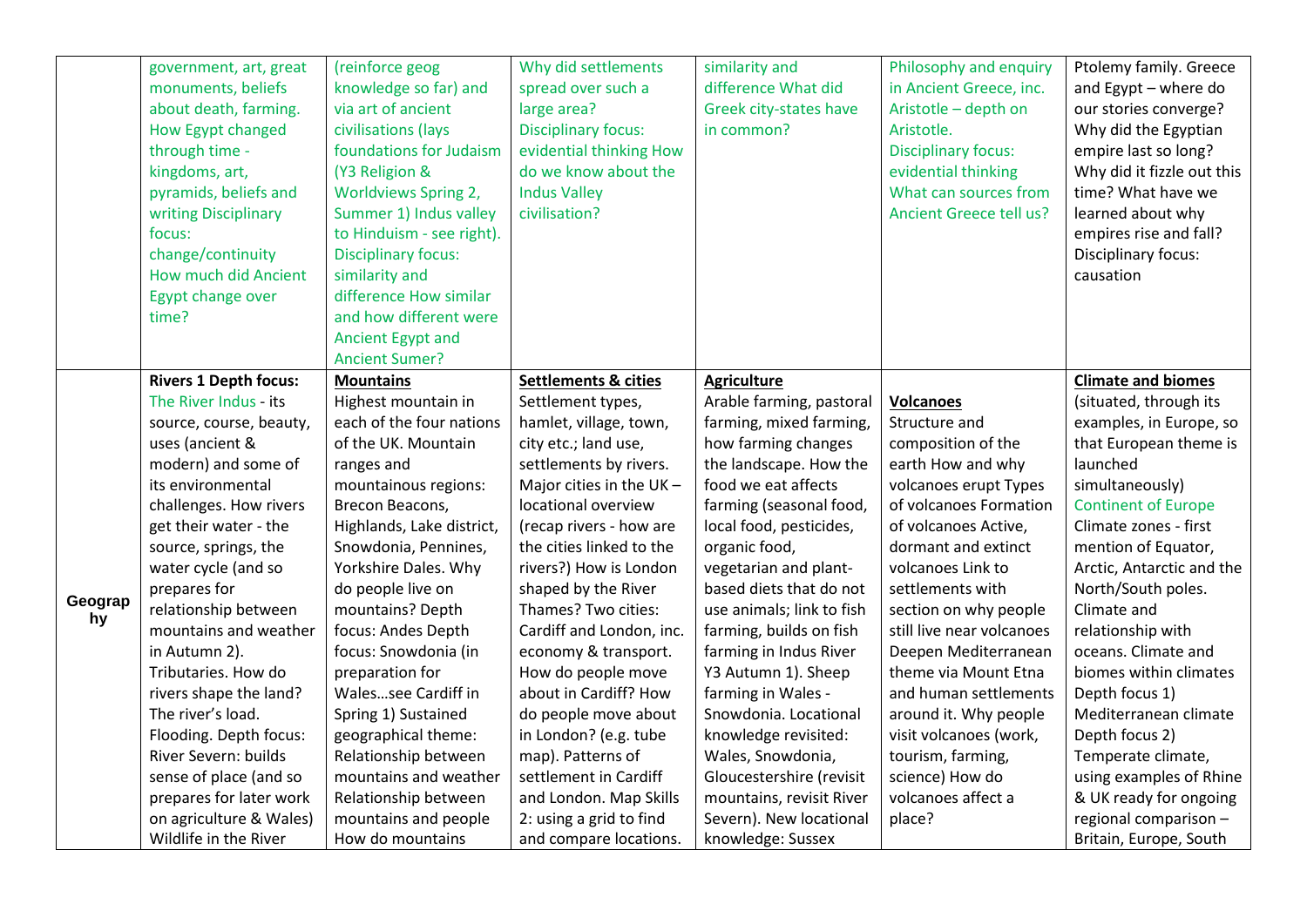|           | Severn Fishing, local                                                                         | interact with what is | How are settlements                                                       | Geographical theme:                                                                             |                                                     | America - that                                   |
|-----------|-----------------------------------------------------------------------------------------------|-----------------------|---------------------------------------------------------------------------|-------------------------------------------------------------------------------------------------|-----------------------------------------------------|--------------------------------------------------|
|           | agriculture, pollution                                                                        | around them?          | similar and different?                                                    | links between food                                                                              |                                                     | culminates at end of                             |
|           | problems. What are the                                                                        |                       |                                                                           | consumption patterns                                                                            |                                                     | Year 5. Introduce                                |
|           | similarities and                                                                              |                       |                                                                           | and farming; issues                                                                             |                                                     | latitude here Map Skills                         |
|           | differences between                                                                           |                       |                                                                           | arising e.g. local                                                                              |                                                     | 3: Basics in navigating                          |
|           | the Rivers Severn and                                                                         |                       |                                                                           | sourcing. Optional local                                                                        |                                                     | the globe: equator,                              |
|           | the River Indus?                                                                              |                       |                                                                           | fieldwork investigating                                                                         |                                                     | lines of latitude                                |
|           |                                                                                               |                       |                                                                           | local shops - their                                                                             |                                                     | (gridlines) Arctic and                           |
|           |                                                                                               |                       |                                                                           | sourcing, economic and                                                                          |                                                     | Antarctic. How does the                          |
|           |                                                                                               |                       |                                                                           | ethical considerations.                                                                         |                                                     | climate affect the way                           |
|           |                                                                                               |                       |                                                                           | This is the beginning of                                                                        |                                                     | people live?                                     |
|           |                                                                                               |                       |                                                                           | a sustained theme in                                                                            |                                                     |                                                  |
|           |                                                                                               |                       |                                                                           | rest of KS2 on farming,                                                                         |                                                     |                                                  |
|           |                                                                                               |                       |                                                                           | across the globe:                                                                               |                                                     |                                                  |
|           |                                                                                               |                       |                                                                           | Where does our food                                                                             |                                                     |                                                  |
|           |                                                                                               |                       |                                                                           | come from? Why does                                                                             |                                                     |                                                  |
|           |                                                                                               |                       |                                                                           | this matter? How does                                                                           |                                                     |                                                  |
|           |                                                                                               |                       |                                                                           | food connect us across                                                                          |                                                     |                                                  |
|           |                                                                                               |                       |                                                                           | the world? What                                                                                 |                                                     |                                                  |
|           |                                                                                               |                       |                                                                           | ecosystems do we                                                                                |                                                     |                                                  |
|           |                                                                                               |                       |                                                                           | affect when we buy and                                                                          |                                                     |                                                  |
|           |                                                                                               |                       |                                                                           | cook our food? How are                                                                          |                                                     |                                                  |
|           |                                                                                               |                       |                                                                           | we connected to                                                                                 |                                                     |                                                  |
|           |                                                                                               |                       |                                                                           | farmers?                                                                                        |                                                     |                                                  |
|           | <b>Formal Elements</b>                                                                        |                       |                                                                           | <b>Prehistoric Art</b>                                                                          | <b>Craft</b>                                        |                                                  |
|           | Shape and tone; children find shapes in everyday<br>objects; use shapes as guidelines to draw |                       |                                                                           | Experimenting with charcoal, berries, leaves,<br>homemade paints and more, children get a sense | Tie-dye, weave and sew                              | Create a mood board to work as a visual mind map |
|           | accurately from observation; create form and                                                  |                       |                                                                           | of what it was like to create art thousands of years                                            | and source of inspiration. Pupils learn to tie-dye, |                                                  |
| Art       | shape using wire and practice shading neatly and                                              |                       |                                                                           | ago and why these pieces were created                                                           | weave and sew to create a range of effects using    |                                                  |
|           | from light to dark                                                                            |                       |                                                                           |                                                                                                 | fabric, culminating in a finished t-shirt which     |                                                  |
|           |                                                                                               |                       |                                                                           |                                                                                                 | showcases                                           |                                                  |
|           |                                                                                               |                       |                                                                           |                                                                                                 |                                                     | these skills                                     |
|           | <b>Bags and containers</b>                                                                    |                       |                                                                           | Frame it!                                                                                       |                                                     |                                                  |
| <b>DT</b> | <b>Textiles</b>                                                                               |                       |                                                                           | <b>Structures</b>                                                                               | Cooking and Nutrition                               |                                                  |
|           | Designer - Stella McCartney, Ralph Lauren                                                     |                       | Designers - Thomas Chippendale, Charles Rennie<br>Mackintosh, Alison Cork |                                                                                                 | <b>Ainsley Harriot</b>                              |                                                  |
|           |                                                                                               |                       |                                                                           |                                                                                                 |                                                     |                                                  |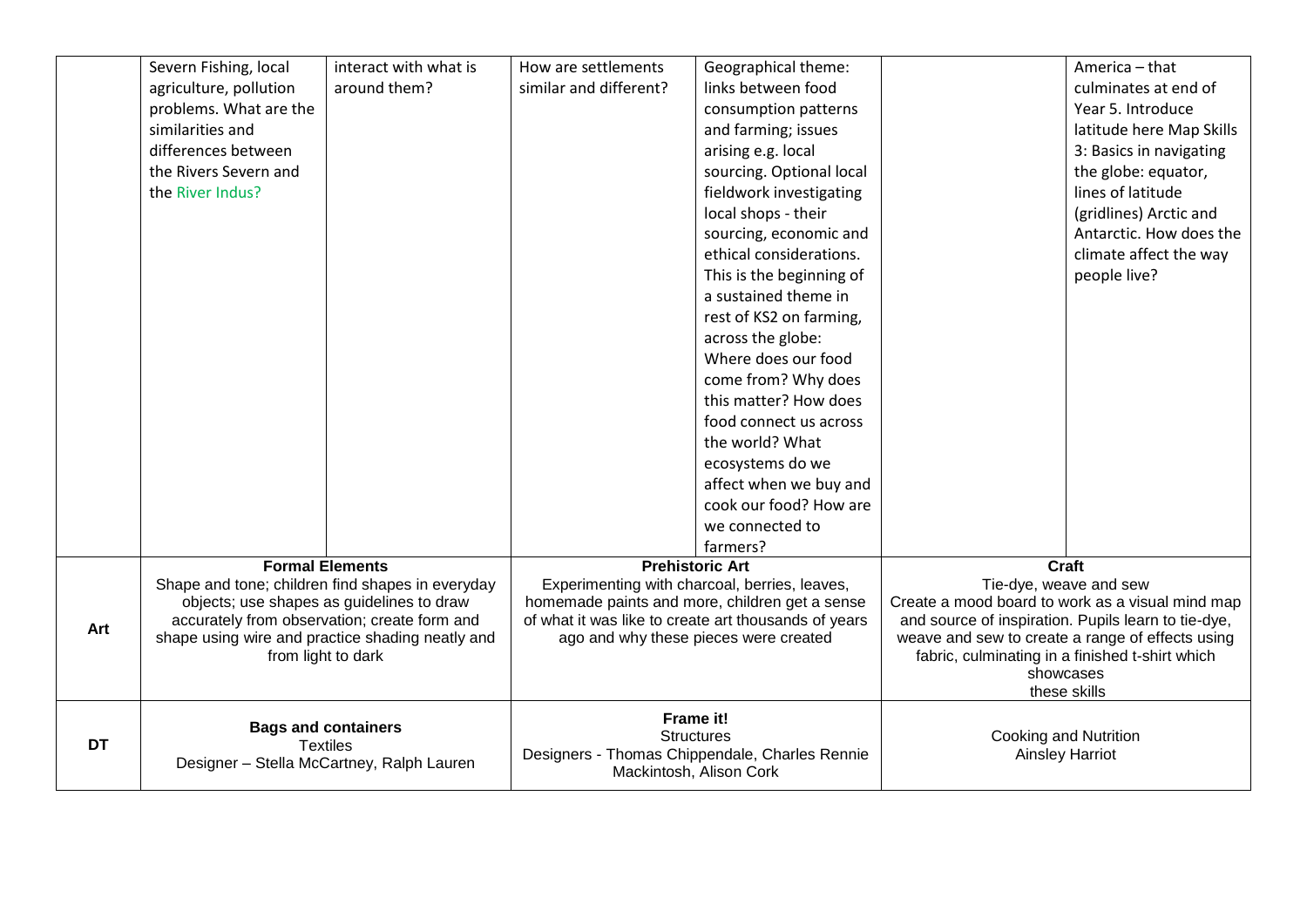| <b>PE</b>     | Dance                                                                                                                                                                                                                                                                              | Gymnastics                                                                                                                                                                                                                                                                                | <b>Invasion Games</b>                                                                                                                                                                                                                                                                       | Net and wall games                                                                                                                                                                                                                                                          | Striking and fielding<br>Swimming                                                                                                                                                                                                                                                  | <b>Athletics</b>                                                                                                                                                                                                                                                                                                                                                          |
|---------------|------------------------------------------------------------------------------------------------------------------------------------------------------------------------------------------------------------------------------------------------------------------------------------|-------------------------------------------------------------------------------------------------------------------------------------------------------------------------------------------------------------------------------------------------------------------------------------------|---------------------------------------------------------------------------------------------------------------------------------------------------------------------------------------------------------------------------------------------------------------------------------------------|-----------------------------------------------------------------------------------------------------------------------------------------------------------------------------------------------------------------------------------------------------------------------------|------------------------------------------------------------------------------------------------------------------------------------------------------------------------------------------------------------------------------------------------------------------------------------|---------------------------------------------------------------------------------------------------------------------------------------------------------------------------------------------------------------------------------------------------------------------------------------------------------------------------------------------------------------------------|
| <b>French</b> | <b>Bonjour</b><br>(Hello)<br>In this unit children will<br>be learning to say hello<br>and us basic classroom<br>language<br>Je'mappelle<br>(my name is)<br>In this unit children will<br>be learning to say 'My<br>name is' and asking<br>how someone is feeling.<br>Numbers 0-30 | <b>Combein debiscuits</b><br>(How many biscuit?)<br>In this unit the children<br>will practice numbers 1-<br>10<br>J'ai six ans<br>(I am six years old)<br>In this unit children will<br>be asking how old<br>someone is and<br>respond to the question<br>by saying how old they<br>are. | J'ai un frere<br>(I have one brother)<br>In this unit children will<br>be learning the names<br>of family members and<br>using this vocabulary to<br>form conversations<br><b>Beaucoup de bonbons</b><br>(lots of sweets)<br>In this unit children will<br>be learning numbers<br>$11 - 20$ | J'ai un chat<br>(I have one cat)<br>In this unit children will<br>be learning animals and<br>plural forms of<br>adjectives<br>Luc adore les<br>serpents<br>(Luc loves snakes)<br>In this unit children will<br>be saying whether they<br>like/love or dislike<br>something. | Dimanche c'est mon<br>anniversaire.<br>(Sunday is my<br>birthday)<br>In this unit the children<br>will be learning days of<br>the week.<br><b>Trente et un invites</b><br>(Thirty one guests)<br>In this unit children will<br>be learning numbers<br>21-31 and family<br>members. | Quelle est le date de<br>ton anniversaire<br>(When's your<br>birthday?)<br>In this unit children will<br>be learning months of<br>the year and asking<br>whe someone's birthday<br>is and answering when<br>their birthday is.<br>J'ai mal<br>(I'm hurt)<br>In this unit children will<br>be learning parts of the<br>body and<br>asking/answering if<br>something hurts. |
| <b>Music</b>  | <b>Ukulele</b><br>Timing<br>Pitch<br>Melody<br>Volume<br>Reading<br>Tablature<br>Tuning<br>$\bullet$                                                                                                                                                                               | <b>Ukulele</b><br>Timing<br>Pitch<br>Melody<br>Volume<br>Reading<br>Tablature<br>Tuning<br>$\bullet$                                                                                                                                                                                      | <b>Ukulele</b><br>Timing<br>Pitch<br>Melody<br>Volume<br>Reading<br>Tablature<br>Tuning<br>$\bullet$                                                                                                                                                                                        | <b>Ukulele</b><br>Timing<br>Pitch<br>Melody<br>Volume<br>Reading<br>Tablature<br>Tuning                                                                                                                                                                                     | <b>Ukulele</b><br>Timing<br>Pitch<br>Melody<br>Volume<br>Reading<br>Tablature<br>Tuning<br>$\bullet$                                                                                                                                                                               | <b>Ukulele</b><br>Timing<br>Pitch<br>Melody<br>Volume<br>Reading<br>Tablature<br>Tuning<br>$\bullet$                                                                                                                                                                                                                                                                      |
| <b>RE</b>     | A Hindu story:<br><b>Rama and Sita Ancient</b><br>stories The Ramayana<br>and context The story<br>of Rama and Sita (in<br>depth: ancient<br>kingdom, banishing to<br>the forest, battle with                                                                                      | <b>Hinduism origins:</b><br>places and stories<br>from the Indus Valley.<br>What do ancient<br>stories from the Indus<br>valley tell us about<br>early Hinduism? How<br>did the Hindus explain                                                                                            | Living as a Hindu today,<br><b>Relationship between</b><br>stories, beliefs and<br>ways of living. The story<br>of Rama and Sita is<br>recalled at Diwali.<br>Worship in the Temple<br>(Mandir): Festival of                                                                                | Judaism $1 -$<br>Abraham to Jacob How<br>have stories from the<br><b>Hebrew Bible shaped</b><br>Judaism? How did the<br>Jews explain what they<br>saw and experienced?<br>How did the ancient                                                                               | Judaism 2-<br><b>Joseph to Moses</b><br>Including the following<br>stories from the<br>Hebrew bible: Joseph in<br><b>Egypt Moses, Passover</b><br>and the Exodus (Red<br>Sea and the wilderness                                                                                    | Judaism 3-<br>Samuel, Saul, David<br>and the Kingdom<br>Stories inc. David and<br><b>Goliath and King David.</b><br>Solomon and building<br>of the Temple in<br>Jerusalem Babylonian                                                                                                                                                                                      |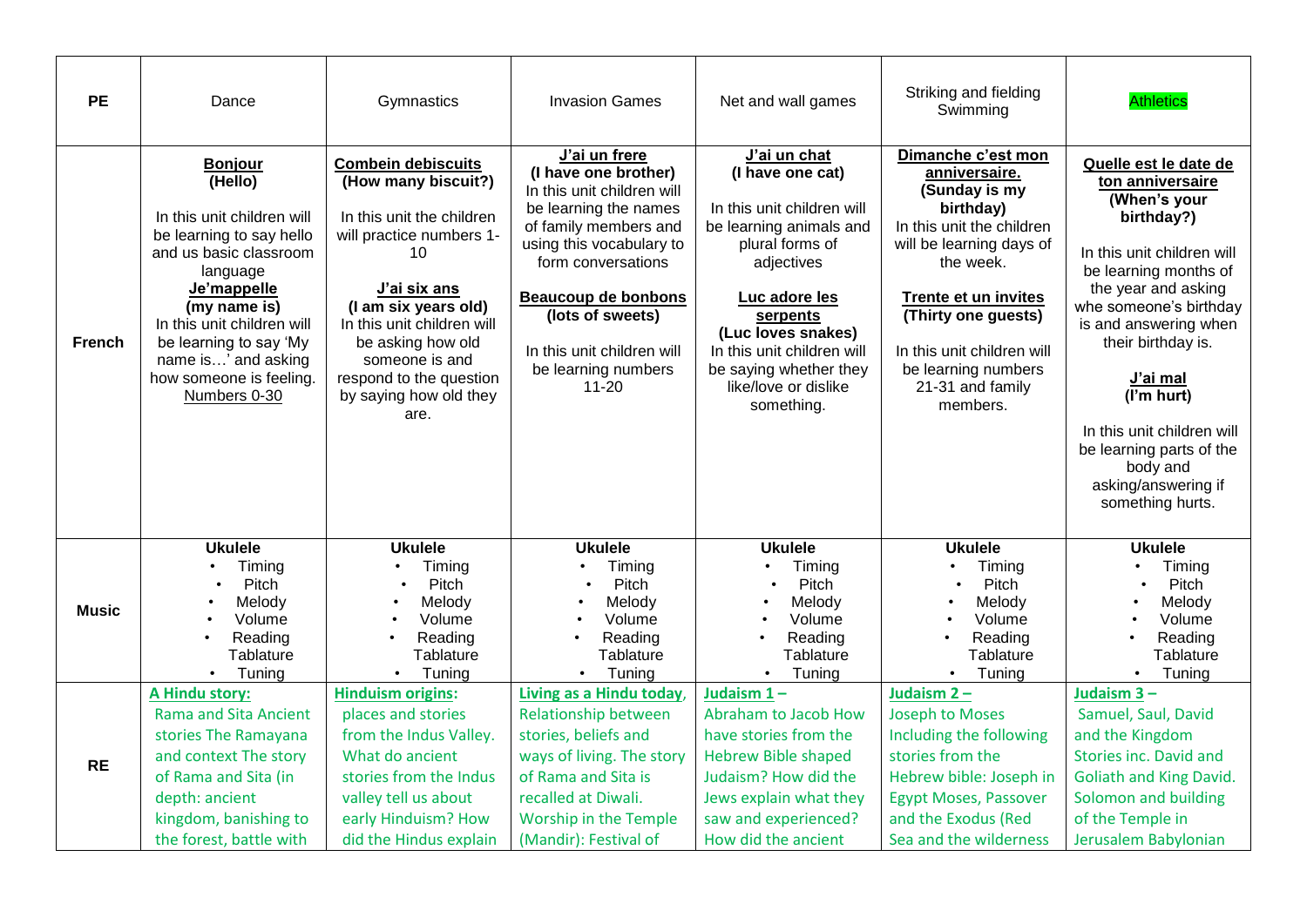| demon Ravana,            | what they saw and        | Diwali. Festival foods.   | Jewish communities in           | and tabernacle) Mount         | captivity and                |
|--------------------------|--------------------------|---------------------------|---------------------------------|-------------------------------|------------------------------|
| triumphant return,       | experienced in the       | Prayer and worship.       | the Middle East build           | Sinai and 10                  | destruction of the           |
| lighting the way with    | world? How did the       | How respect is shown      | their values and shape          | commandments                  | <b>Temple Babylonian</b>     |
| lights) story-telling,   | ancient Indian           | during worship.           | their traditions?               | <b>Promised Land Contexts</b> | stories, e.g. Daniel and     |
| drama (or making         | communities build        | <b>Preparation for</b>    | including stories from          | relating to land, kinship,    | <b>King Nebucadnezzar</b>    |
| puppets) pupils re-      | their values and shape   | worship. The shrine and   | the Hebrew Bible.               | slavery, laws. Everyday       | Jews return to               |
| telling & acting out.    | their traditions? How    | murtis. Worship as a      | Abraham and Sarah and           | problems of justice           | Promised Land (link to       |
| includes first reference | can we see the           | daily ritual expressing   | the concept of the              | arising. Religion focus:      | Persian king Cyrus from      |
| to Vishnu and Krishna    | landscape, wildlife,     | devotion, gratitude and   | <b>Promised Land, Isaac</b>     | theology Why do Jews          | Y3 History) Priority here    |
| The meanings of the      | farming and food of      | love. Meditation, puja,   | and Rebecca, Jacob and          | celebrate the festival of     | is still secure stories.     |
| story of Rama and Sita   | ancient Indian peoples   | arti. Disciplinary focus: | <b>Rachel Contexts relating</b> | Passover?                     | <b>Enriched through</b>      |
| in Hindu tradition,      | in Hinduism? Hindu       | social sciences &         | to land, kinship, war.          |                               | further meaning-             |
| focusing on (i) dharma;  | beliefs. Deities such as | theology How can we       | Links with history:             |                               | making in language, art,     |
| (ii) light. Disciplinary | Shiva, Vishnu, Brahma,   | learn about the lives     | ancient civilisations of        |                               | music, stories and texts.    |
| focus: theology What     | Ganesh. Disciplinary     | and beliefs of Hindu      | the Middle East provide         |                               | Strong connection with       |
| does the story of Rama   | focus: history How do    | people today?             | place and cultural              |                               | art in this section,         |
| and Sita mean to         | Hindu traditions and     |                           | context that makes              |                               | showing influence on         |
| Hindu peoples?           | stories show us Hindu    |                           | these stories make              |                               | cultural traditions          |
|                          | beliefs?                 |                           | sense (e.g. Egypt,              |                               | around the world, and        |
|                          |                          |                           | Mesopotamia). These             |                               | also laying foundations      |
|                          |                          |                           | stories in turn reinforce       |                               | for references in early      |
|                          |                          |                           | knowledge of                    |                               | Christian stories. (e.g.     |
|                          |                          |                           | geography and history           |                               | the 'anointed one', the      |
|                          |                          |                           | of early civilisations.         |                               | Messiah) Note on all         |
|                          |                          |                           | Links via specific details,     |                               | <b>Judaism units: Across</b> |
|                          |                          |                           | e.g. Ancient Egypt, but         |                               | these three half-terms,      |
|                          |                          |                           | important differences           |                               | include depictions of        |
|                          |                          |                           | in questions asked of           |                               | these stories in art,        |
|                          |                          |                           | them (theological and           |                               | music and literature.        |
|                          |                          |                           | philosophical rather            |                               | These are Hebrew Bible       |
|                          |                          |                           | than historical and             |                               | stories, but                 |
|                          |                          |                           | geographical).                  |                               | presentation and             |
|                          |                          |                           | <b>Disciplinary focus:</b>      |                               | questions/tasks will be      |
|                          |                          |                           | theology Why is the             |                               | framed through               |
|                          |                          |                           | <b>Promised Land so</b>         |                               | questions about              |
|                          |                          |                           | important in Judaism?           |                               | Judaism, keeping a           |
|                          |                          |                           |                                 |                               | sense of it as the           |
|                          |                          |                           |                                 |                               | <b>Hebrew Bible rather</b>   |